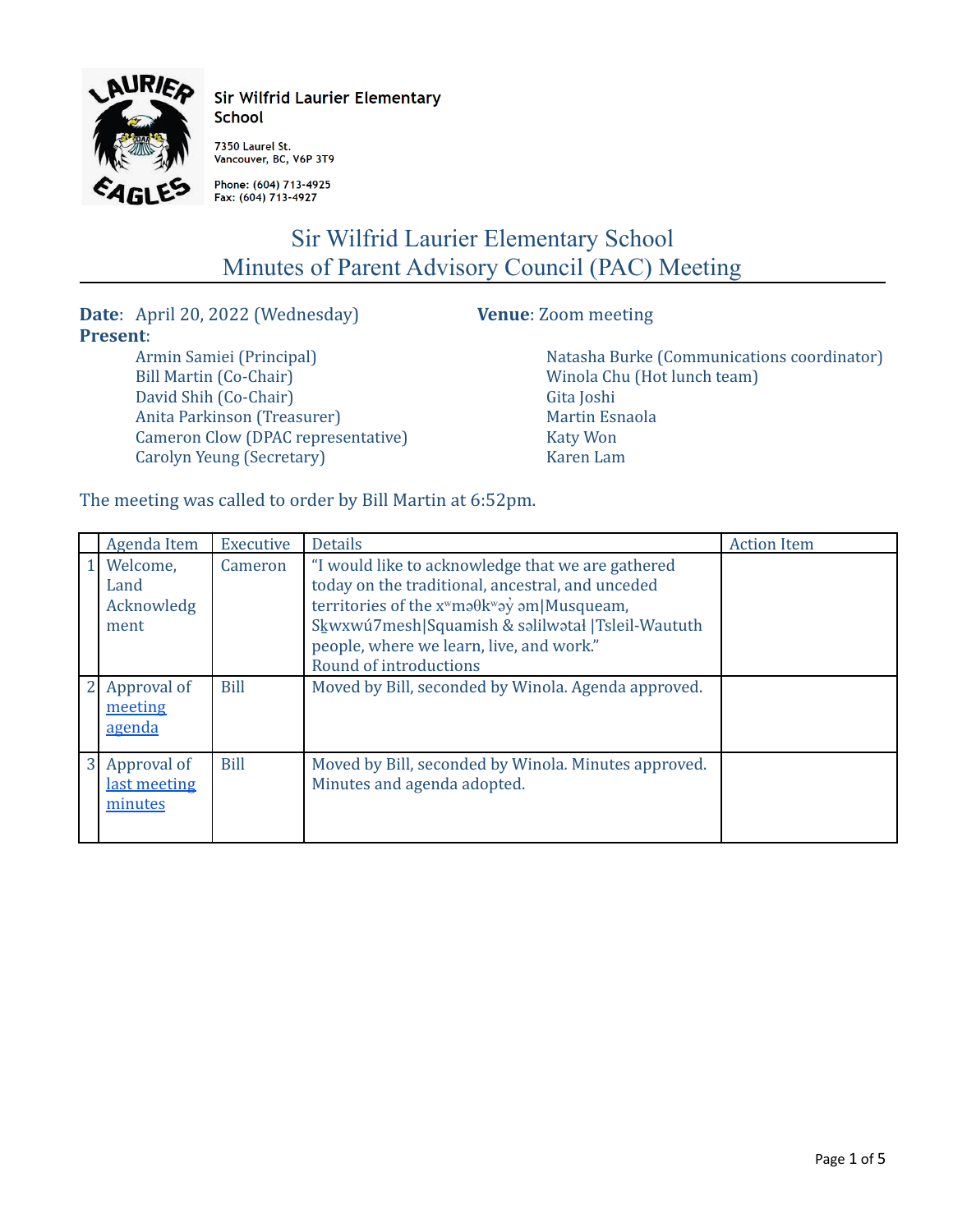| Principal's<br>$\overline{4}$ | Armin |         | <b>April Update, Principal's Report.</b>                                                         |             |
|-------------------------------|-------|---------|--------------------------------------------------------------------------------------------------|-------------|
| Report                        |       |         | 1) Masks became optional after Spring Break;                                                     |             |
|                               |       |         | however most students and staff are still                                                        |             |
|                               |       |         | wearing masks. There has been a gradual                                                          |             |
|                               |       |         | lifting of restrictions in the community, and                                                    |             |
|                               |       |         | hopefully we can bring back some of the                                                          |             |
|                               |       |         | activities that we had before COVID, with a                                                      |             |
|                               |       |         | "trauma-focussed lens", ensuring that everyone                                                   |             |
|                               |       |         | is kept safe and feels comfortable with the                                                      |             |
|                               |       |         | changes.                                                                                         |             |
|                               |       |         | 2) Hula Hoop teaching sessions - there were small                                                |             |
|                               |       |         | group assemblies for same-grade children.                                                        |             |
|                               |       | 3)      | Senior boys and Senior girls basketball will be                                                  |             |
|                               |       |         | finishing up next week. Thank you to Mr. Fisher                                                  |             |
|                               |       |         | for coaching and supporting the basketball                                                       |             |
|                               |       |         | teams.                                                                                           |             |
|                               |       |         | 4) Track and Field is coming up soon, starting 1st                                               |             |
|                               |       |         | week of May, until mid-June, for Grades 4-7.                                                     |             |
|                               |       |         | 5) "The Big One" Earthquake Drill will be on May                                                 |             |
|                               |       | 5.      |                                                                                                  |             |
|                               |       | 6)      | Sports Day - coming up on May 20/22.4 UBC<br>teachers and a group of teachers are helping to     |             |
|                               |       |         | organize Sports Day, and Ms. Samiei will                                                         |             |
|                               |       |         | approach Churchill for Grade 8 volunteers. In                                                    |             |
|                               |       |         | the past, PAC provided pizza for Churchill                                                       |             |
|                               |       |         | volunteers, and freezies for the kids. Hopefully                                                 |             |
|                               |       |         | this can resume this year as well.                                                               |             |
|                               |       | 7)      | Benches - there are 4 benches at the school.                                                     |             |
|                               |       |         | The PAC may consider donating an additional                                                      |             |
|                               |       |         | bench in memory of Ms. Golby (still in                                                           |             |
|                               |       |         | discussions). An Indigenous Musqueam artist                                                      |             |
|                               |       |         | has looked at the benches, and Ms. Samiei has                                                    |             |
|                               |       |         | discussed with her regarding possibly doing                                                      |             |
|                               |       |         | some teaching about Indigenous local history                                                     |             |
|                               |       |         | in addition to providing the artwork for the                                                     |             |
|                               |       |         | benches. The artist will provide a proposal and                                                  |             |
|                               |       |         | quote to Ms. Samiei.                                                                             |             |
|                               |       |         | 8) Grade 7 "Leaving Ceremony" - Ms. Samiei has                                                   |             |
|                               |       |         | provided some information to Grade 7 parents                                                     |             |
|                               |       |         | regarding the 2 committees - 1 committee at                                                      |             |
|                               |       |         | the school level (Mr. Hong, Mr. Fisher and Ms.                                                   |             |
|                               |       |         | Samiei) - in charge of the "shape of the day",                                                   |             |
|                               |       |         | rehearsal and certificates; and the Parents                                                      |             |
|                               |       |         | Committee which helps to organize                                                                |             |
|                               |       |         | decorations in the gym, and any other activities<br>for the day. In the past PAC had a budget of |             |
|                               |       |         | \$800 and the Grade 7 parents would charge an                                                    |             |
|                               |       |         | extra amount to families depending on the                                                        |             |
|                               |       |         | activities planned.                                                                              |             |
|                               |       | 9) Q&A: |                                                                                                  |             |
|                               |       |         | a) Grade 7 Leaving Ceremony - Will there                                                         |             |
|                               |       |         | be restrictions on the number of people                                                          |             |
|                               |       |         | who can attend? Can parents attend?                                                              |             |
|                               |       |         |                                                                                                  |             |
|                               |       |         |                                                                                                  | Page 2 of 5 |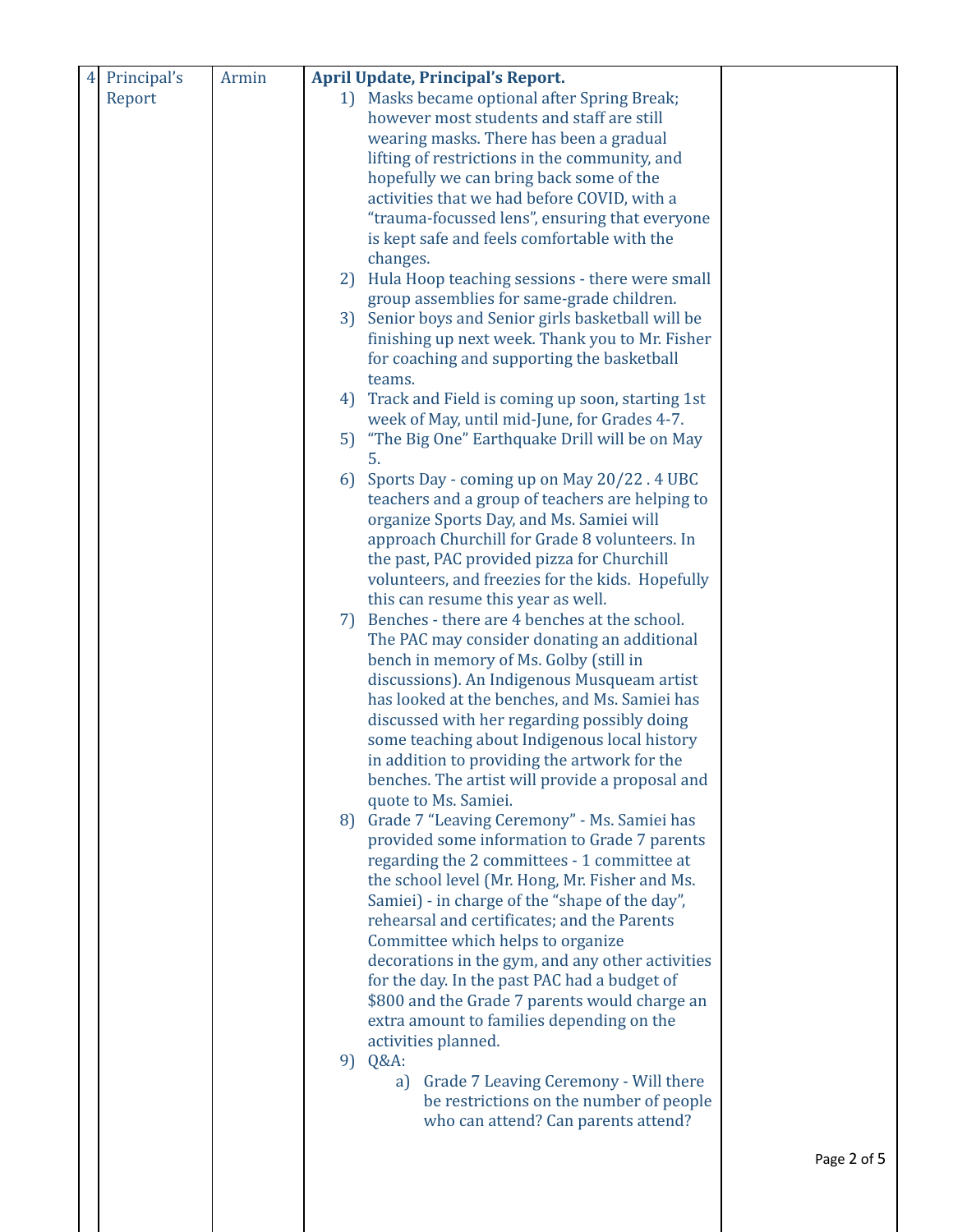| Can we request that parents wear          |
|-------------------------------------------|
| masks? Will there be food available, i.e. |
| buffet?                                   |
| i)<br>We should be able to involve        |
| parents, but may have                     |
| restrictions on the maximum               |
| number of people who can                  |
| attend.                                   |
|                                           |
| Food - TBD depending on<br>ii)            |
| comfort level and Parents                 |
| Committee (i.e. individual                |
| portions instead of buffet);              |
| Masking likely will remain<br>iii)        |
| optional.                                 |
| Will depend on the Committee<br>iv)       |
| regarding possibly having a               |
| professional photographer or a            |
| parent to take photos, or a               |
| photo booth.                              |
| b) Have there been any changes in Health  |
| and Safety guidelines at Laurier? i.e.    |
| allowing parents to come into the         |
| school, allowing HL volunteers to come    |
| into the school, etc.                     |
| i)<br>We are opening up gradually.        |
| The HL team can have a                    |
| conversation with Ms. Samiei to           |
| see how we might be able to               |
| make changes in the delivery of           |
| HL.                                       |
| Parents can contact the school<br>ii)     |
| ahead of time to arrange for              |
| meetings at the school.                   |
| Kindergarten registration<br>$\mathbf{C}$ |
| i) 39 spots have been offered,            |
| there will be 2 kindergarten              |
| classes. A few students are on            |
| the waitlist; sometimes changes           |
| occur over the summer.                    |
| Welcome to Kindergarten will<br>ii)       |
| be on June 1st, outdoors.                 |
| 2022-2023 Admissions/Enrolment<br>d)      |
| Planning for 14 divisions again<br>i)     |
| Staffing will be determined at<br>ii)     |
| the end of April.                         |
| Class casting - 2 sessions with<br>iii)   |
| all teachers involved.                    |
| If parents have a specific class<br>iv)   |
| request, they should do so in             |
| writing to the school principal,          |
| not to the individual teacher.            |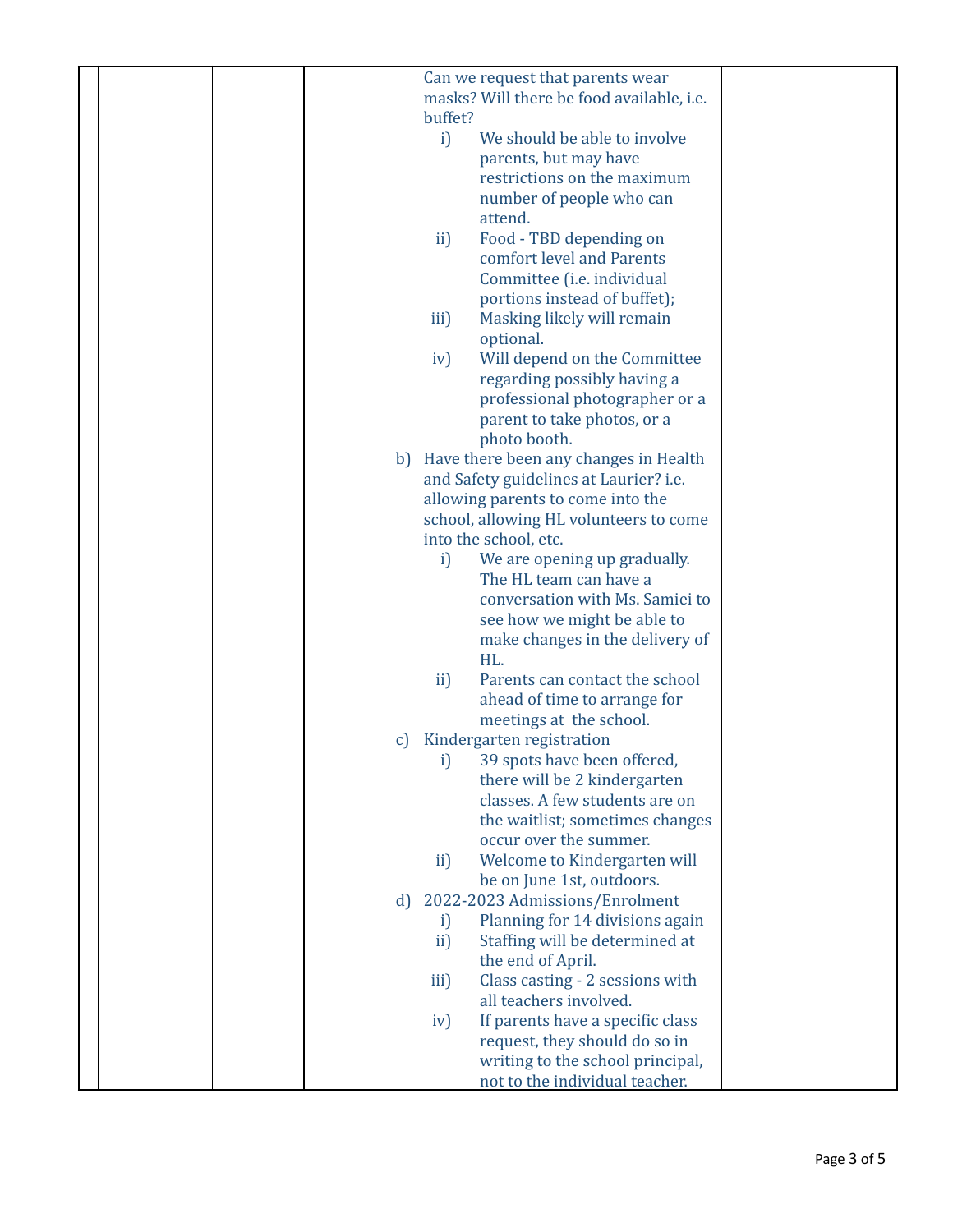| 5               | Treasurer's<br>Report  | Anita, Bill             | 2)<br>4)<br>6)<br>7)<br>8) | 1) Today's report is up to the end of Mar 31, 2022:<br>Income was originally budgeted with no HL,<br>but HL came through at 10k, and we had a<br>great response for our direct appeal, as well as<br>our auction at \$1k, which is something we<br>didn't plan for.<br>3) We are currently looking at a surplus of<br>~1.56700.<br>We will need to repay some of the money that<br>we spent from our savings last year.<br>5) We have had a 2nd parent volunteer complete<br>their Food Safety certification.<br>Sports Day - is typically revenue generating<br>from a snacks table and special hot lunch.<br>Sports day expenses include paying for lunch<br>for the Grade 8 volunteers, and paying for<br>Freezies.<br>Ideas on what to do with the additional<br>revenue this year. After adding to savings, we<br>would have money to spend.<br>PAC is still reviewing the bench idea, and also<br>wondering about a painted SOAR mural, if that<br>may be a possibility.                                          | Per Ms. Samiei - Spots<br>Day Committee has<br>decided that there<br>will not be a snack<br>table this year. The<br>Committee is hoping<br>that PAC can provide<br>Freezies for the<br>students, and lunch<br>for the Grade 8<br>volunteers. HL team<br>and Ping will review<br>regarding opening up<br>a special Sports Day<br>HL offering. HL team<br>would need to choose<br>a vendor, and put out<br>a special notice for<br>ordering, but the<br>timing is tight.<br>-Ms. Samiei - PAC can<br>bring up a proposal<br>with a committee if<br>there are ideas to<br>beautify the school to<br>ensure that the look<br>can be unified (i.e. |
|-----------------|------------------------|-------------------------|----------------------------|-------------------------------------------------------------------------------------------------------------------------------------------------------------------------------------------------------------------------------------------------------------------------------------------------------------------------------------------------------------------------------------------------------------------------------------------------------------------------------------------------------------------------------------------------------------------------------------------------------------------------------------------------------------------------------------------------------------------------------------------------------------------------------------------------------------------------------------------------------------------------------------------------------------------------------------------------------------------------------------------------------------------------|-----------------------------------------------------------------------------------------------------------------------------------------------------------------------------------------------------------------------------------------------------------------------------------------------------------------------------------------------------------------------------------------------------------------------------------------------------------------------------------------------------------------------------------------------------------------------------------------------------------------------------------------------|
| $6\overline{)}$ | <b>PAC</b><br>programs | Cameron,<br>Anita, Bill | 2)<br>3)<br>4)             | 1) DPAC update:<br>a) On Saturday May 28th, they are putting<br>together a "Mini Summit" - an outdoor<br>event to talk about DPAC concerns.<br>b) Choral program, music committee - this<br>is in discussions at the DPAC level, to<br>try to bring more music opportunities<br>to kids across the VSB.<br>c) Next DPAC meeting is coming up at the<br>end of April 2022.<br>Churchill Scholarship - this has been<br>communicated to Churchill and we will make<br>the payment soon.<br>Grade 7 celebration - discussed above.<br>Staff appreciation - this is in the PAC budget,<br>format not decided yet. Will review at our next<br>May meeting. Pre-COVID, there was a staff<br>lunch. During COVID, we have provided Gift<br>Cards to the staff. This is usually held in May.<br>5) Food safety certification - as above.<br>6) Neighborhood Cleanup event - organized for<br>Saturday April 30 in the afternoon; Google<br>sign-up form in last week's newsletter, and<br>reminder will go out again this week. | painted mural)<br><b>Bill will communicate</b><br>with Churchill<br>principal regarding<br>whether to update<br>the scholarship<br>amount for next year.<br>Armin to check with<br>the staff if they are<br>open to the idea of<br>PAC providing a staff<br>lunch for this year, or<br>gift cards again. Next<br>staff meeting is on<br>May 4. Armin will<br>send out a survey to<br>the staff to determine<br>staff preferences.<br>Will send out another<br>reminder about<br>signing up for the<br>Neighbourhood<br>cleanup event.                                                                                                         |